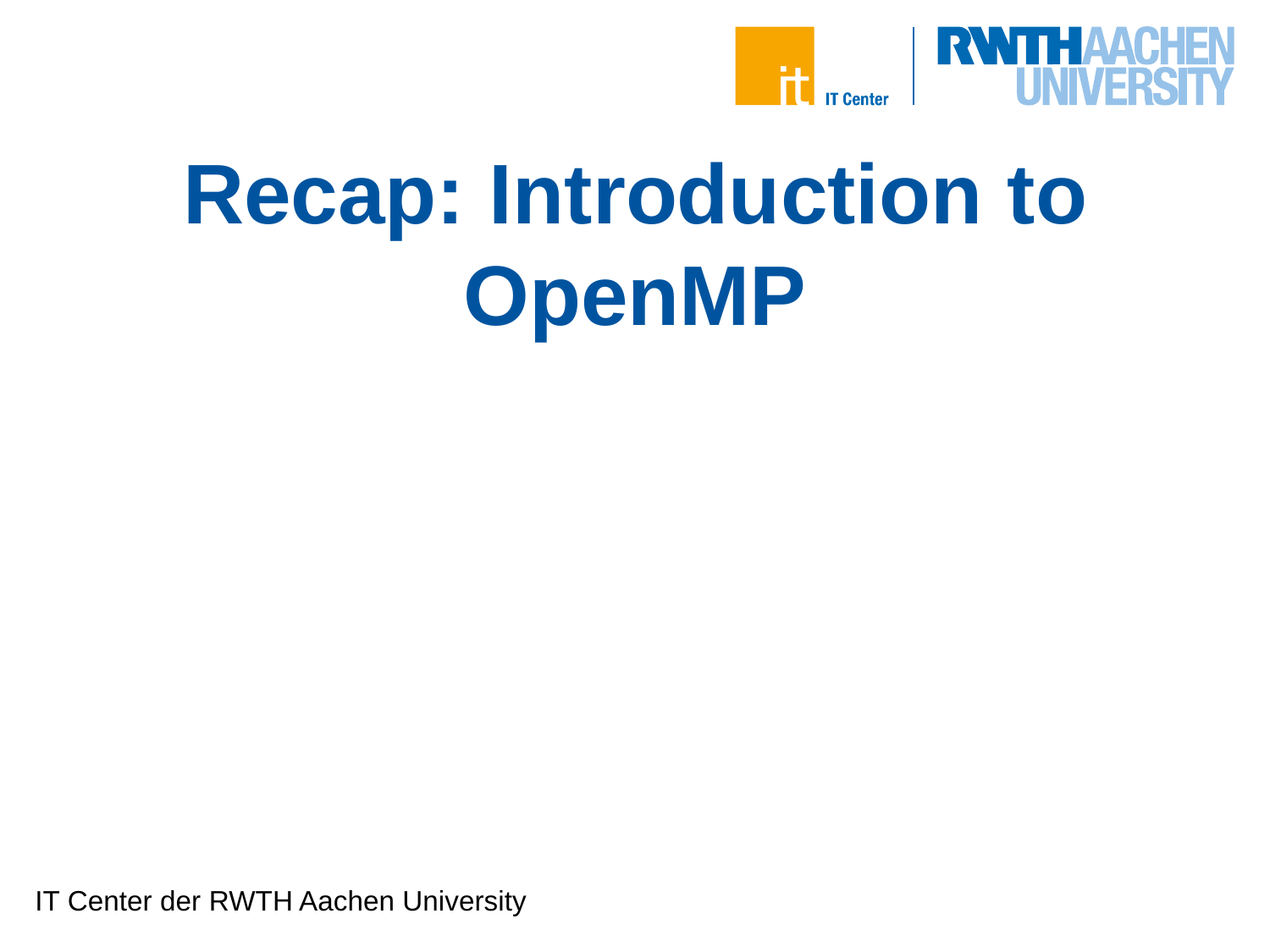

2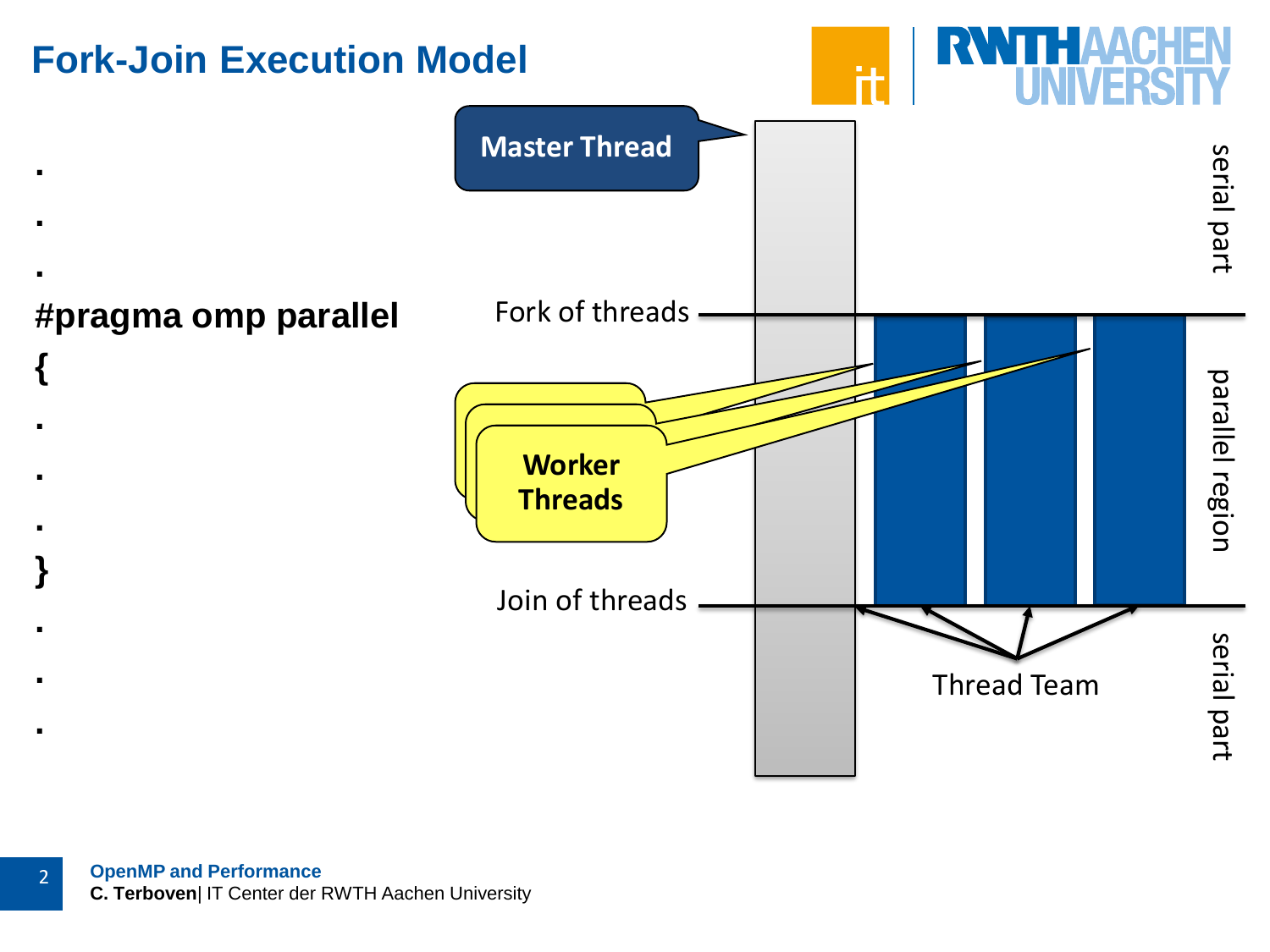

## **Data Sharing Attributes**

**int a;**

**{**

**.**

**..**

**}**

**...**

#### **..#pragma omp parallel shared(a)**

**OpenMP and Performance C. Terboven**| IT Center der RWTH Aachen University 3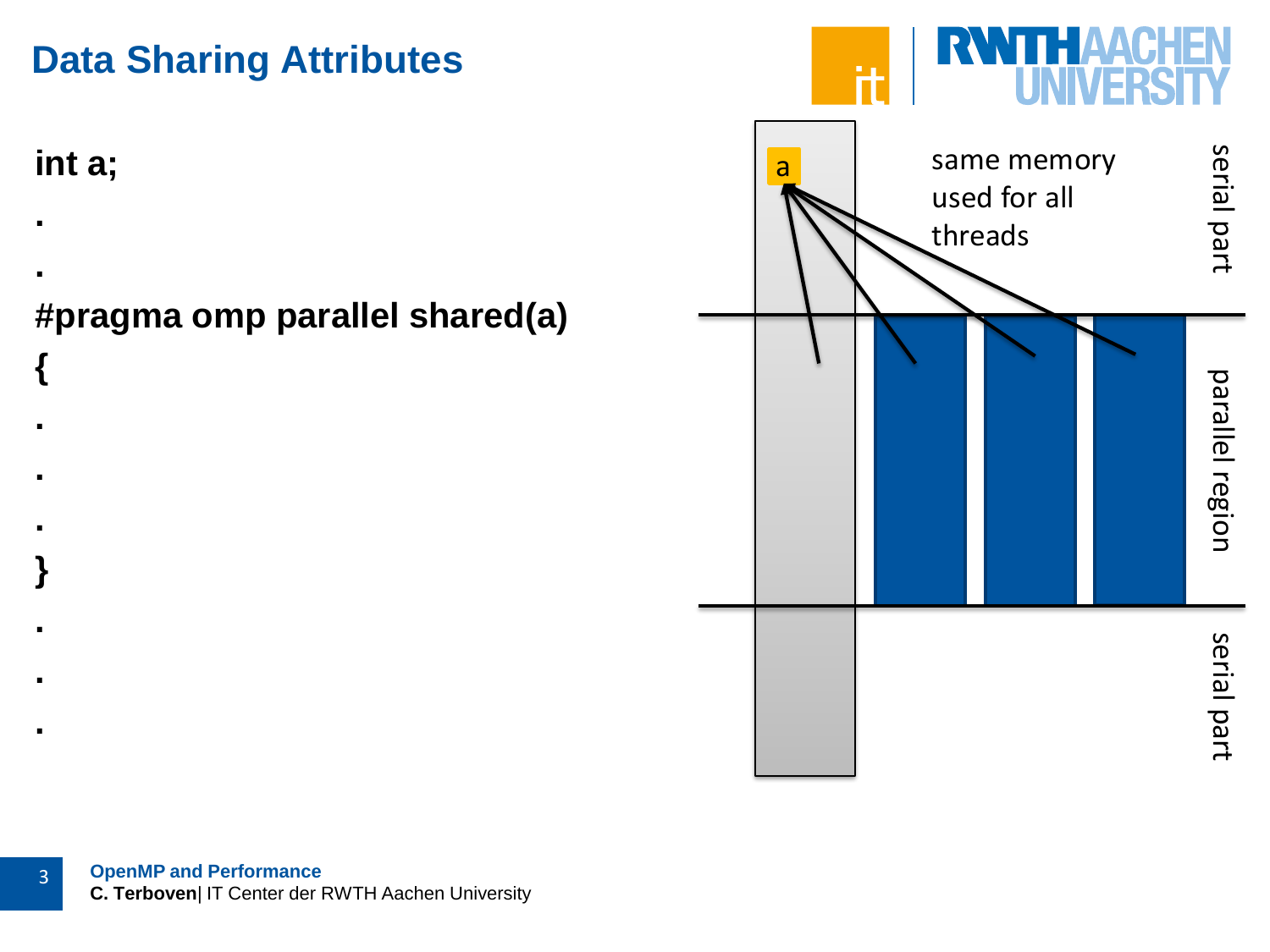

4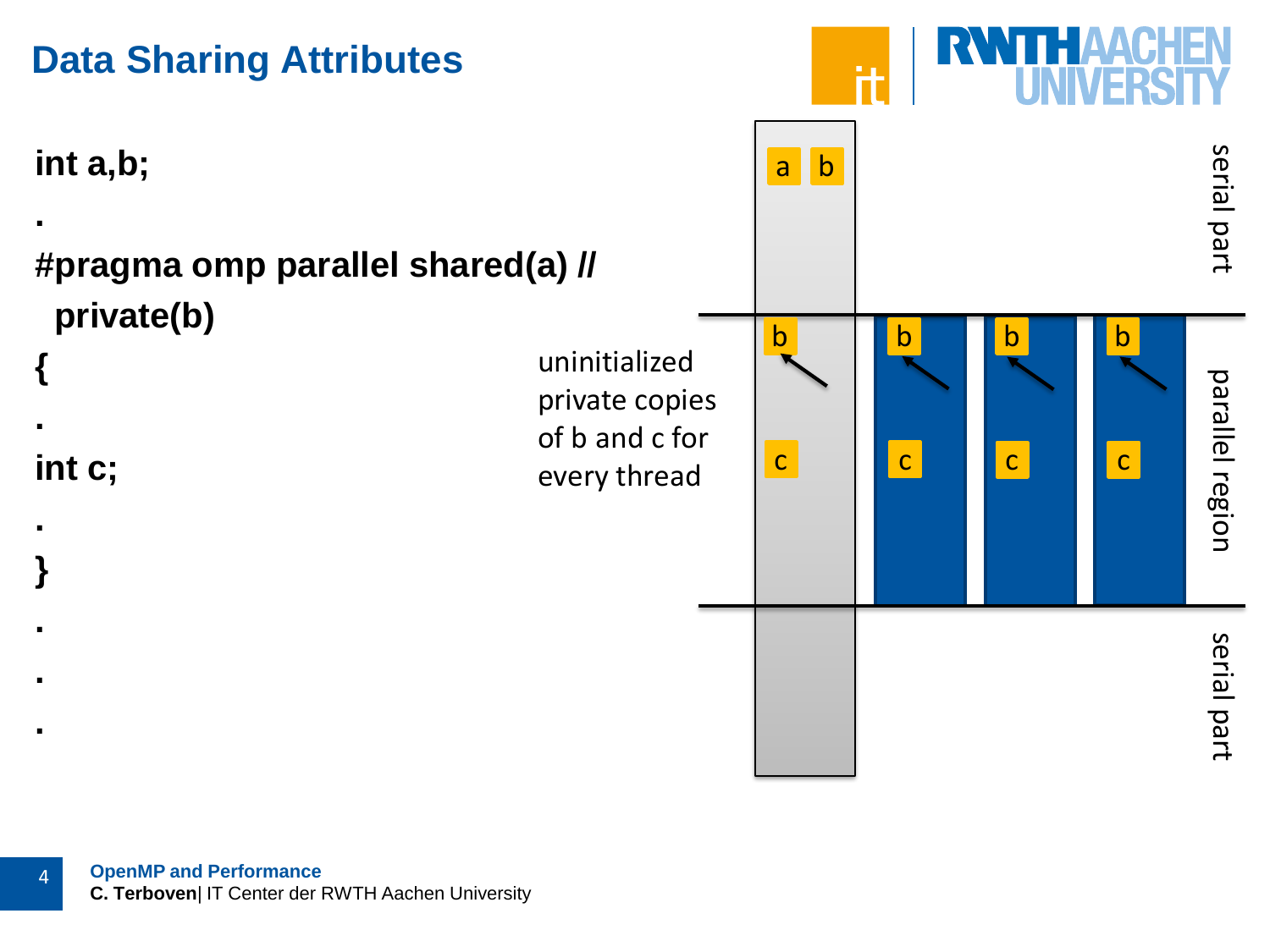



5

**.**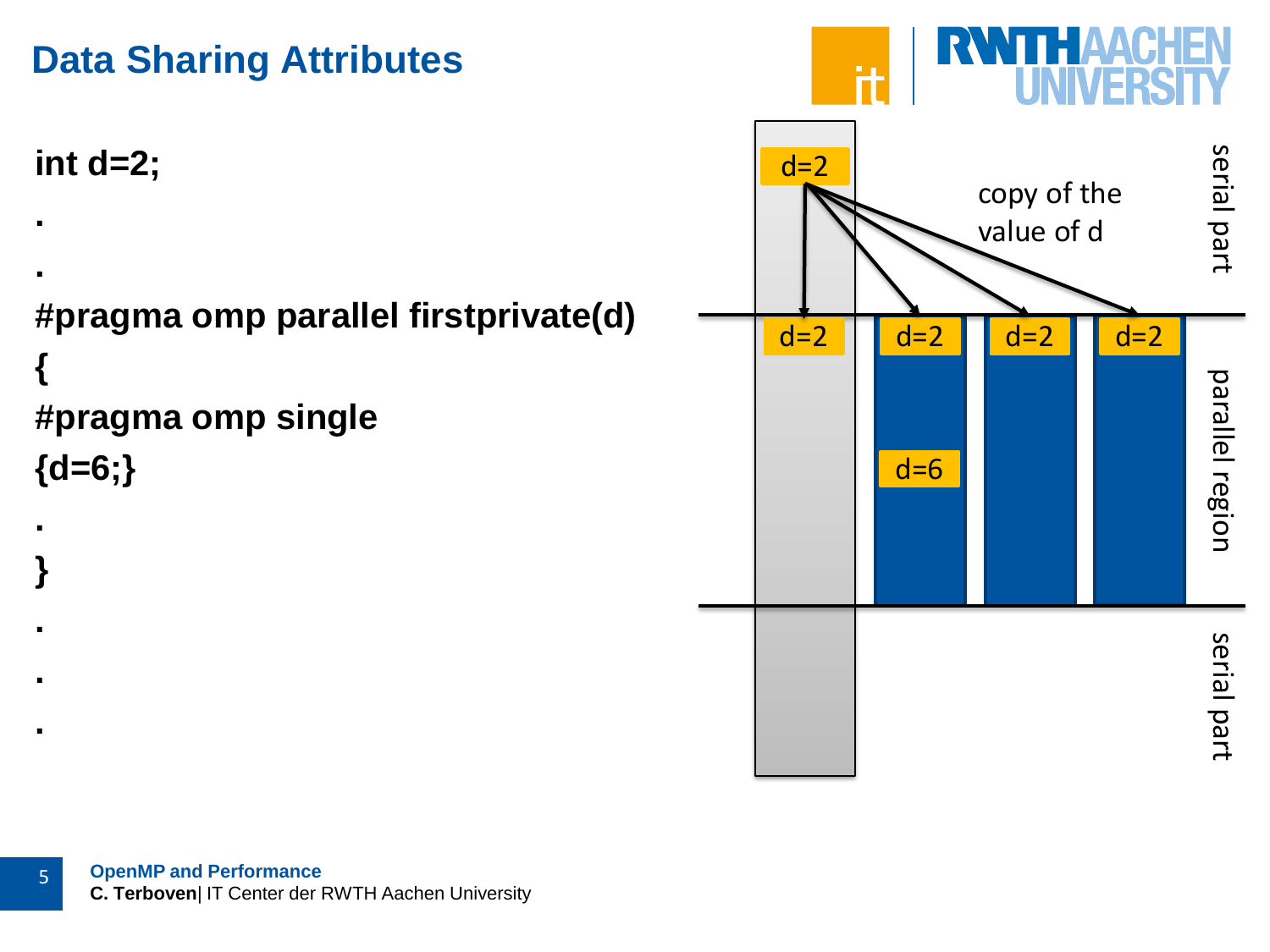## **For Worksharing**

**.**

**.**

**.**

**.**

**.**

**.**

**}**

**.**

**.**

**.**



**#pragma omp parallel #pragma omp for for (int i=0; i<100; i++){**

|                                                  |          |       |       |       | serial part     |
|--------------------------------------------------|----------|-------|-------|-------|-----------------|
| distributes loop<br>iterations<br>across threads | $0 - 24$ | 25-49 | 50-74 | 75-99 | parallel region |
|                                                  |          |       |       |       | serial part     |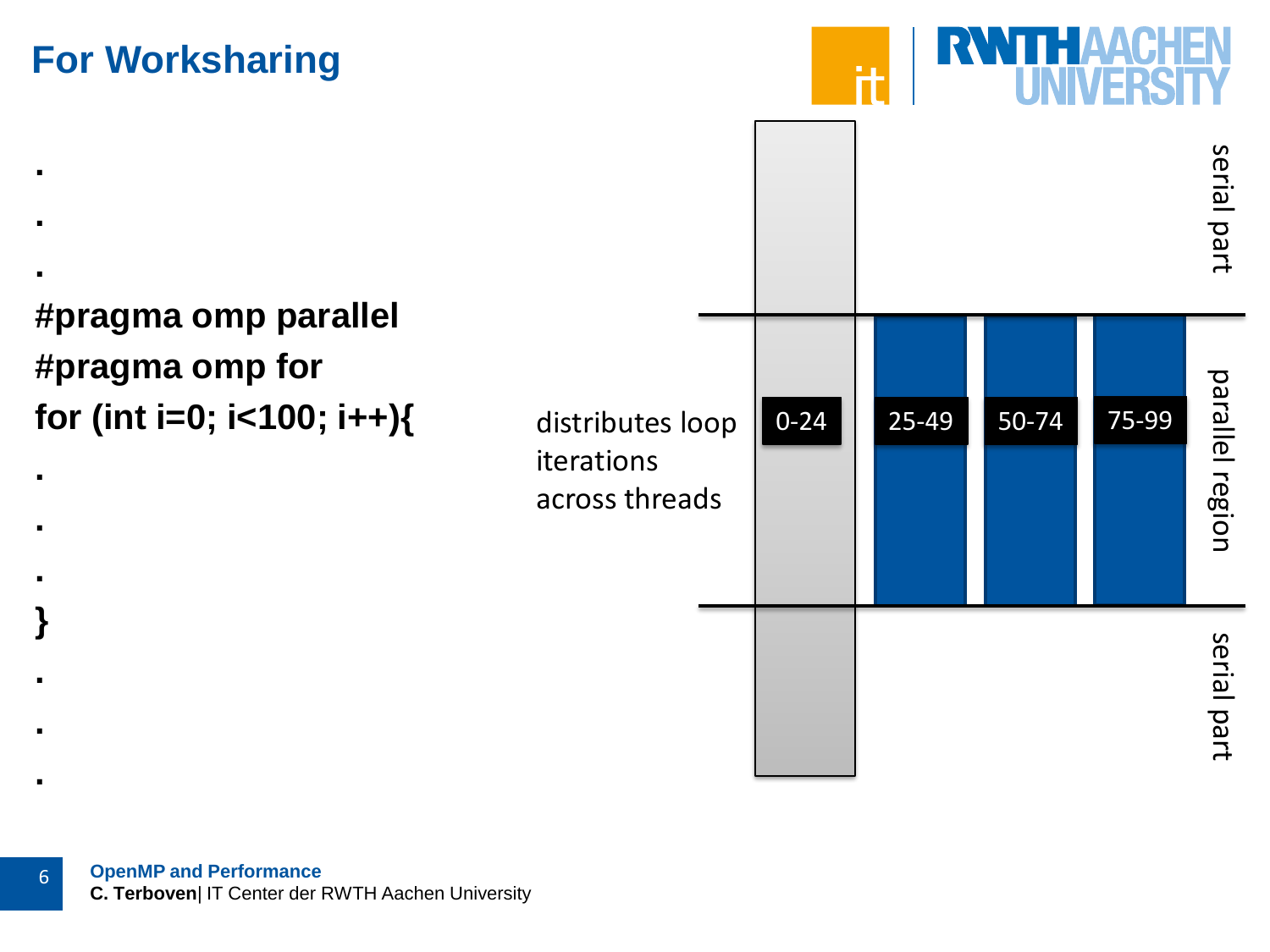## **Parallelizable Loops**



#### **Loop iterations must be independent to parallelize a loop!**

No loop dependencies => parallelizable

```
#pragma omp parallel for
for (i=0; i<100; i++){
          a[i] = b[i] + c[i];}
```
Loop dependencies => **not** parallelizable

```
#pragma omp parallel for
for (i=1 ; i<100 ; i++)a[i] = a[i] + a[i-1];
}
```
7

 **Simple test: If the results differ when the code is executed backwards, the loop iterations are not independent. BUT: This test alone is not sufficient**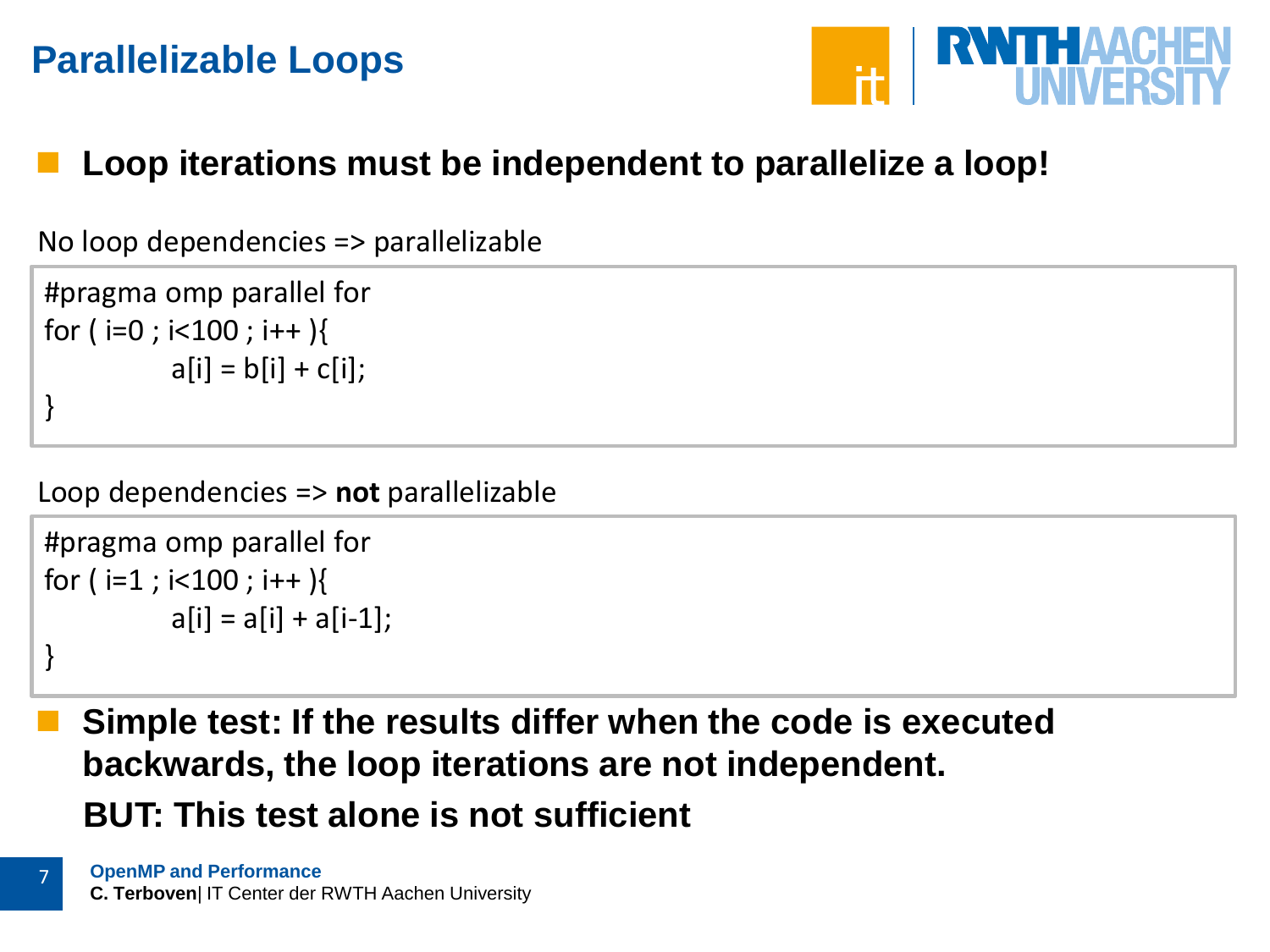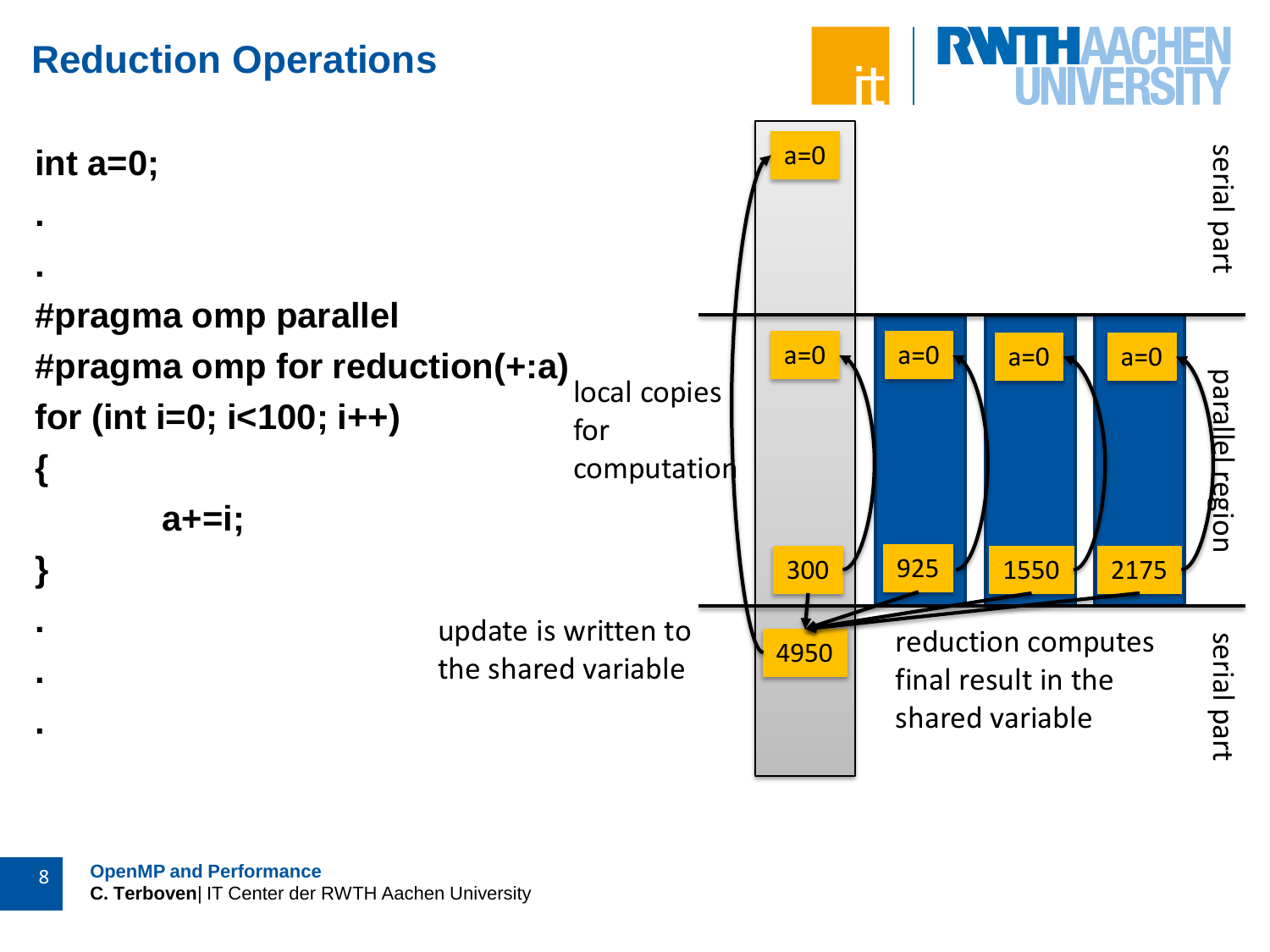## **Tasks**

**#pragma omp parallel #pragma omp single while (work()){ #pragma omp task {…} }// implicit barrier here ..**

T1 ) ( T2 ) ( T3 ) ( T4 ) ( T5 ) ( T6 Taskqueue

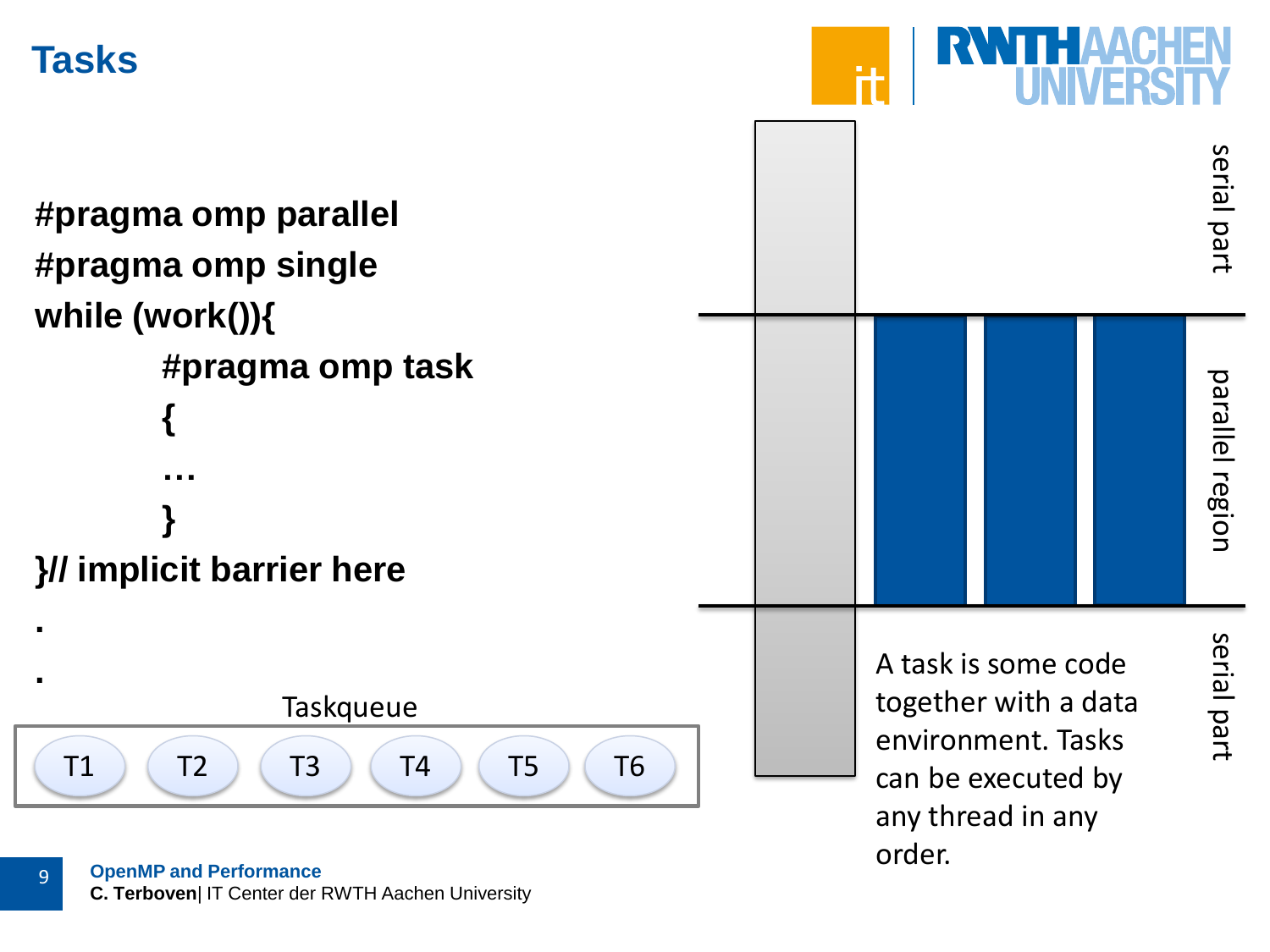

#### **OpenMP barrier (implicit or explicit)**

→ All tasks created by any thread of the current *Team* are guaranteed to be completed at barrier exit

 $C/C++$ 

#pragma omp barrier

#### **Task barrier: taskwait**

 $\rightarrow$  Encountering Task suspends until child tasks are complete

 $\rightarrow$  Only direct childs, not descendants!

 $C/C++$ 

10

#pragma omp taskwait